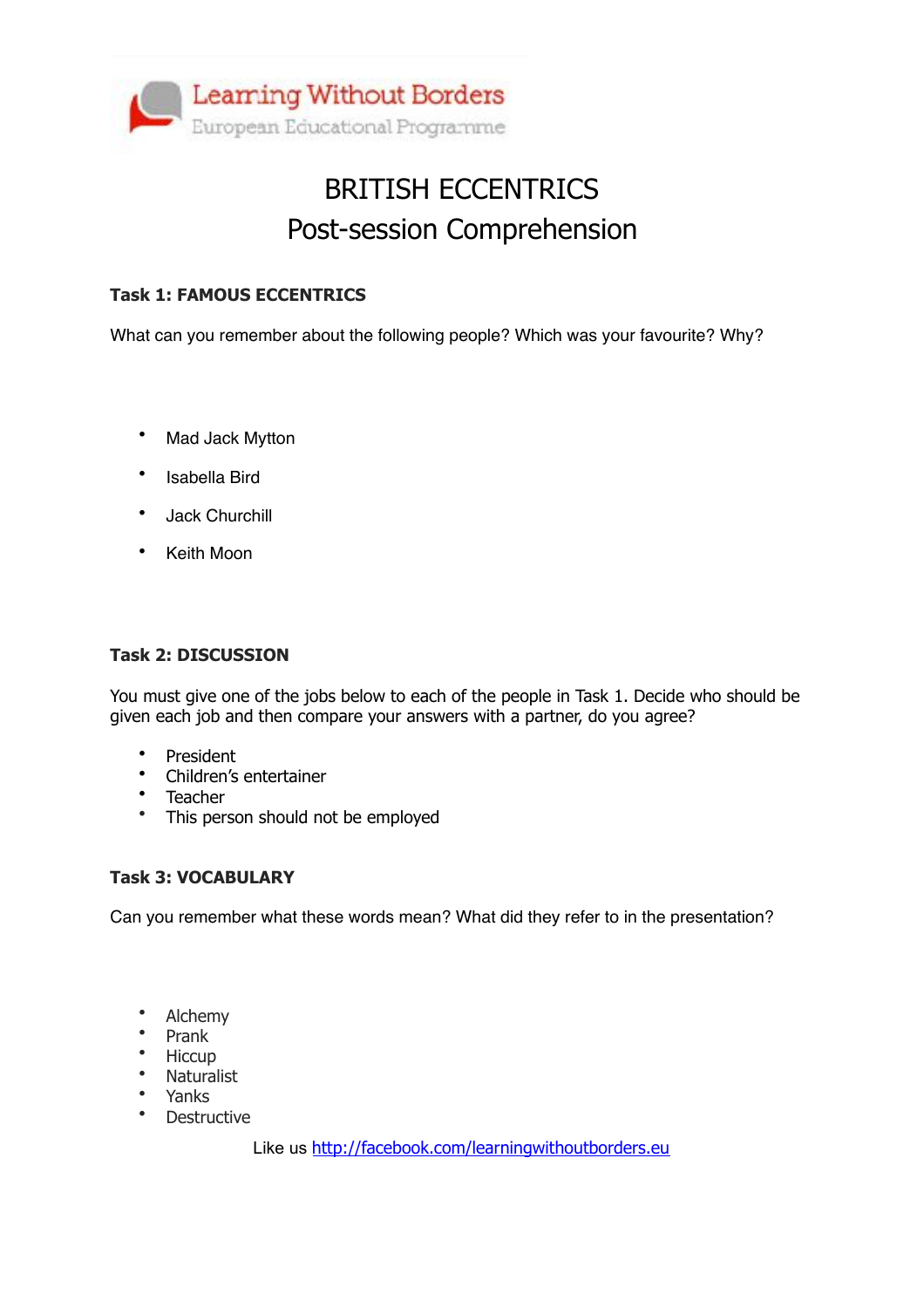

Like us <http://facebook.com/learningwithoutborders.eu>